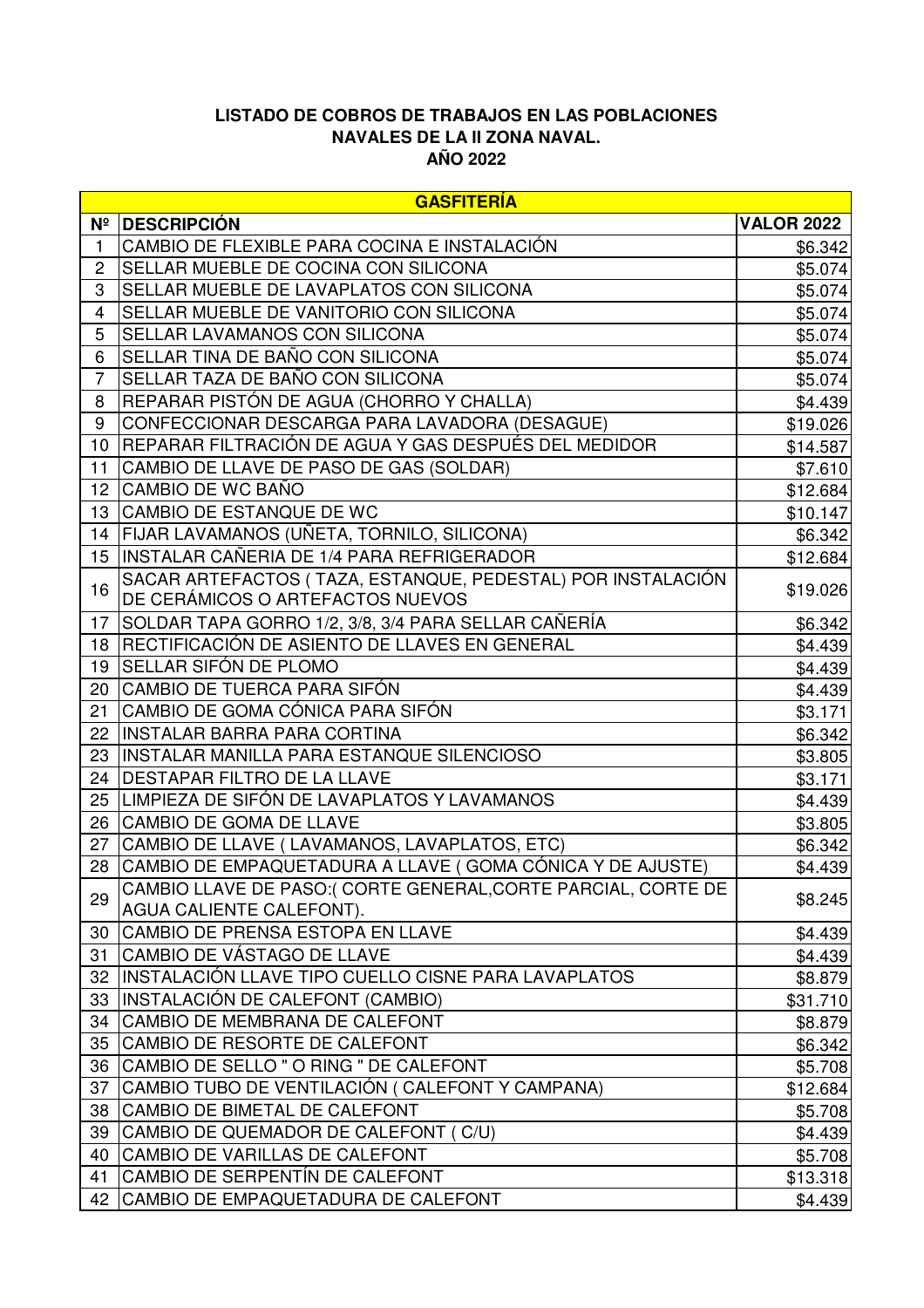| 43 | CAMBIO DE TORNILLOS DE MASA DE AGUA DE CALEFONT (C/U)      | \$3.805  |
|----|------------------------------------------------------------|----------|
| 44 | CAMBIO VÁLVULA DE AGUA DEL CALEFONT                        | \$6.976  |
| 45 | LIMPIEZA DE CALEFONT                                       | \$5.074  |
| 46 | <b>CAMBIO DE FLAPPER</b>                                   | \$5.074  |
| 47 | CAMBIO DE VARILLA CON SOPAPA SILENCIOSO AVON               | \$5.074  |
| 48 | CAMBIO DE DESCARGA ESTANQUE WC                             | \$6.976  |
| 49 | CAMBIO DESCARGA AVON                                       | \$6.342  |
| 50 | CAMBIO VÁLVULA DE CORTE                                    | \$5.708  |
| 51 | <b>CAMBIO VÁLVULA AVON</b>                                 | \$5.708  |
| 52 | <b>CAMBIO GOMA SPUCH</b>                                   | \$6.342  |
| 53 | CAMBIO CODO PLÁSTICO DE WC                                 | \$6.342  |
| 54 | CAMBIO LLAVE DE PASO ANGULAR                               | \$6.342  |
| 55 | CAMBIO COLLERÍN DE GOMA DE 2" AVON                         | \$5.708  |
| 56 | CAMBIO DE SOQUETE DE 2 X 1 1/2 SILENCIOSO                  | \$5.708  |
| 57 | CAMBIO DE SOQUETE DE 4" DE GOMA TAZA AVON                  | \$6.342  |
| 58 | CAMBIO DE TORNILLOS DE TAZA WC (AVON SILENCIOSO)           | \$6.342  |
| 59 | REPARAR FILTRACIÓN EN CAMBIO DE AJUSTE                     | \$5.708  |
| 60 | INSTALACIÓN DUCHA TELEFONO                                 | \$5.708  |
| 61 | <b>CAMBIO DE CHALLA</b>                                    | \$4.439  |
| 62 | CAMBIO COMBINACIÓN TINA                                    | \$19.026 |
| 63 | CAMBIO DE TUBO DESAGUE DE TINA                             | \$9.513  |
| 64 | REPARACIÓN DE TUBO DESCARGA LAVAMANOS                      | \$6.976  |
| 65 | REPARACIÓN DE TUBO DESCARGA TINA                           | \$7.610  |
| 66 | CAMBIO DESAGUE TIPO RECTO ,"P" Y "S"                       | \$5.708  |
| 67 | CAMBIO SIFÓN DE 1 1/2 X 1 1/2 PARA LAVAPLATOS              | \$5.708  |
| 68 | DESTAPAR Y LIMPIAR SIFÓN LAVAMANOS                         | \$5.074  |
| 69 | <b>INSTALAR LLAVES PARA LAVADORA</b>                       | \$5.708  |
| 70 | DESTAPAR LAVAPLATOS CON BOMBA HIDRÁULICA                   | \$7.610  |
| 71 | DESTAPAR ALCANTARILLADO DOMICILIARIO (VARILLAR)            | \$12.684 |
| 72 | LIMPIAR QUEMADOR O INYECTOR COCINA                         | \$5.074  |
| 73 | CAMBIO DE SELLO ANTIFUGA DE TAZA WC                        | \$6.342  |
| 74 | LIMPIEZA DE CANALETAS Y AGUAS LLUVIAS                      | \$7.610  |
| 75 | EXTENCIÓN DE RED DE AGUA POTABLE CAÑERÍA DE COBRE ( x 2m ) | \$10.147 |
| 76 | REPARACIÓN DE CIRCUITO DE REGADÍO                          | \$7.610  |
| 77 | CERTIFICACIÓN DE CALEFONT                                  | \$31.710 |
|    | 75 INSTALACIÓN DE CIRCUITO DE AGUA O GAS (PPR O COBRE)     | \$15.855 |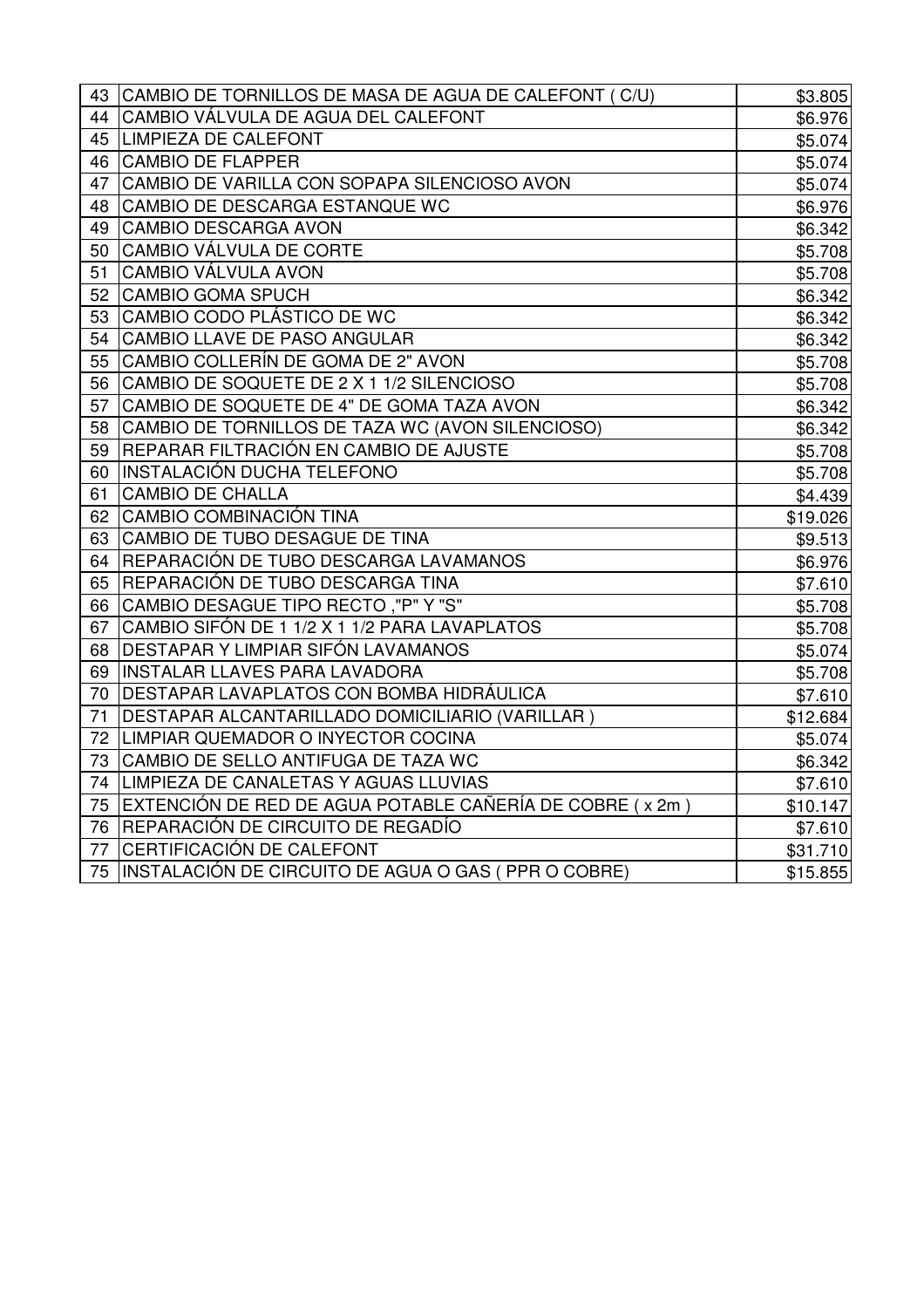|                | <b>CARPINTERÍA</b>                                     |                   |  |
|----------------|--------------------------------------------------------|-------------------|--|
| N <sup>°</sup> | <b>DESCRIPCIÓN</b>                                     | <b>VALOR 2022</b> |  |
| 1              | <b>CAMBIO DE BISAGRA EN PUERTA</b>                     | \$5.708           |  |
| 2              | CAMBIO DE ESPAÑOLETA EN VENTANA                        | \$3.932           |  |
| 3              | CAMBIO DE CERRADURA EN PUERTA                          | \$6.976           |  |
| 4              | <b>INSTALAR CERRADURA EN PUERTA</b>                    | \$12.177          |  |
| 5              | INSTALAR CERRADURA DE SEGURIDAD                        | \$8.245           |  |
| 6              | INSTALAR PUERTA                                        | \$12.684          |  |
| 7              | <b>CEPILLAR PUERTA</b>                                 | \$5.708           |  |
| 8              | <b>INSTALAR VENTANA</b>                                | \$10.781          |  |
| 9              | <b>CEPILLAR VENTANA</b>                                | \$5.074           |  |
| 10             | CONFECCIONAR REJA (M)                                  | \$5.708           |  |
| 11             | <b>COLOCAR TARUGO</b>                                  | \$1.015           |  |
| 12             | FIJACIÓN DE ESCUADRA DE RIEL DE CORTINA ( POR RIEL )   | \$5.074           |  |
| 13             | CAMBIO DE CUBIERTA DE MUEBLE DE COCINA                 | \$15.221          |  |
| 14             | INSTALAR BISAGRAS RETÉN A PUERTA DE MUEBLE (2 PUERTAS) | \$5.074           |  |
| 15             | <b>INSTALAR CUBREJUNTAS</b>                            | \$5.074           |  |
| 16             | <b>INSTALAR TAPACANTOS (M)</b>                         | \$951             |  |
| 17             | INSTALAR GUARDAPOLVO (TIRA )                           | \$3.805           |  |
| 18             | <b>IINSTALAR JUNQUILLO</b>                             | \$2.537           |  |
| 19             | COLOCAR CUBIERTA DE TECHUMBRE (unidad)                 | \$5.708           |  |
| 20             | CAMBIO DE RUEDAS A PUERTA DE CLOSET (unidad)           | \$4.439           |  |
| 21             | CAMBIO DE SISTEMA DE CERRADO DE PUERTAS DE CLOSET      | \$12.684          |  |
| 22             | INSTALAR MUEBLE DE COCINA                              | \$11.416          |  |
| 23             | REPARAR PUERTA EXTERIOR O INTERIOR                     | \$13.318          |  |
| 24             | <b>COLOCAR VIDRIO EN VENTANA</b>                       | \$5.074           |  |
| 25             | <b>IESTRUCTURAR SOPORTE TINA</b>                       | \$6.976           |  |
| 26             | <b>ARMAR MUEBLE VANITORIO</b>                          | \$7.610           |  |
| 27             | <b>IREPARA MUEBLE DE VANITORIO</b>                     | \$7.103           |  |
| 28             | CAMBIO DE BANDEJA DE CLOSET O DESPENSA                 | \$3.171           |  |
| 29             | CAMBIAR RIELES DE CAJÓN                                | \$3.171           |  |
|                | 30 INSTALAR TIRADOR DE CAJÓN                           | \$2.537           |  |
| 31             | INSTALACIÓN DE BURLETE PARA PUERTA                     | \$3.805           |  |
|                | 32 APLICACIÓN DE SILICONA EN VENTANAS (M)              | \$3.805           |  |
| 33             | SELLAR VENTANA CON BURLETE DE GOMA (M)                 | \$3.171           |  |
|                | 34 CAMBIAR CANALETA AGUAS LLUVIAS A PVC (M)            | \$8.245           |  |
| 35             | <b>INSTALAR PESTILLO</b>                               | \$3.171           |  |
| 36             | <b>IREVESTIMIENTO DE TABIQUE (M)</b>                   | \$4.439           |  |
| 37             | CAMBIO DE GORRO DE CALEFONT O ESTUFA A LEÑA            | \$5.074           |  |
| 38             | SELLADO DE DUCTO EN TECHUMBRE CON SILICON ALTA Tº      | \$4.439           |  |
| 39             | REPARAR TAPA DE CAJÓN                                  | \$3.171           |  |
| 40             | <b>INSTALAR GUIA DE CLOSET</b>                         | \$3.805           |  |
| 41             | IINSTALACIÓN DE TOPE DE PUERTA                         | \$2.537           |  |
| 42             | REPARACIÓN DE PASAMANOS ( M )                          | \$5.835           |  |
| 43             | INSTALACIÓN DE PASAMANOS (M)                           | \$7.864           |  |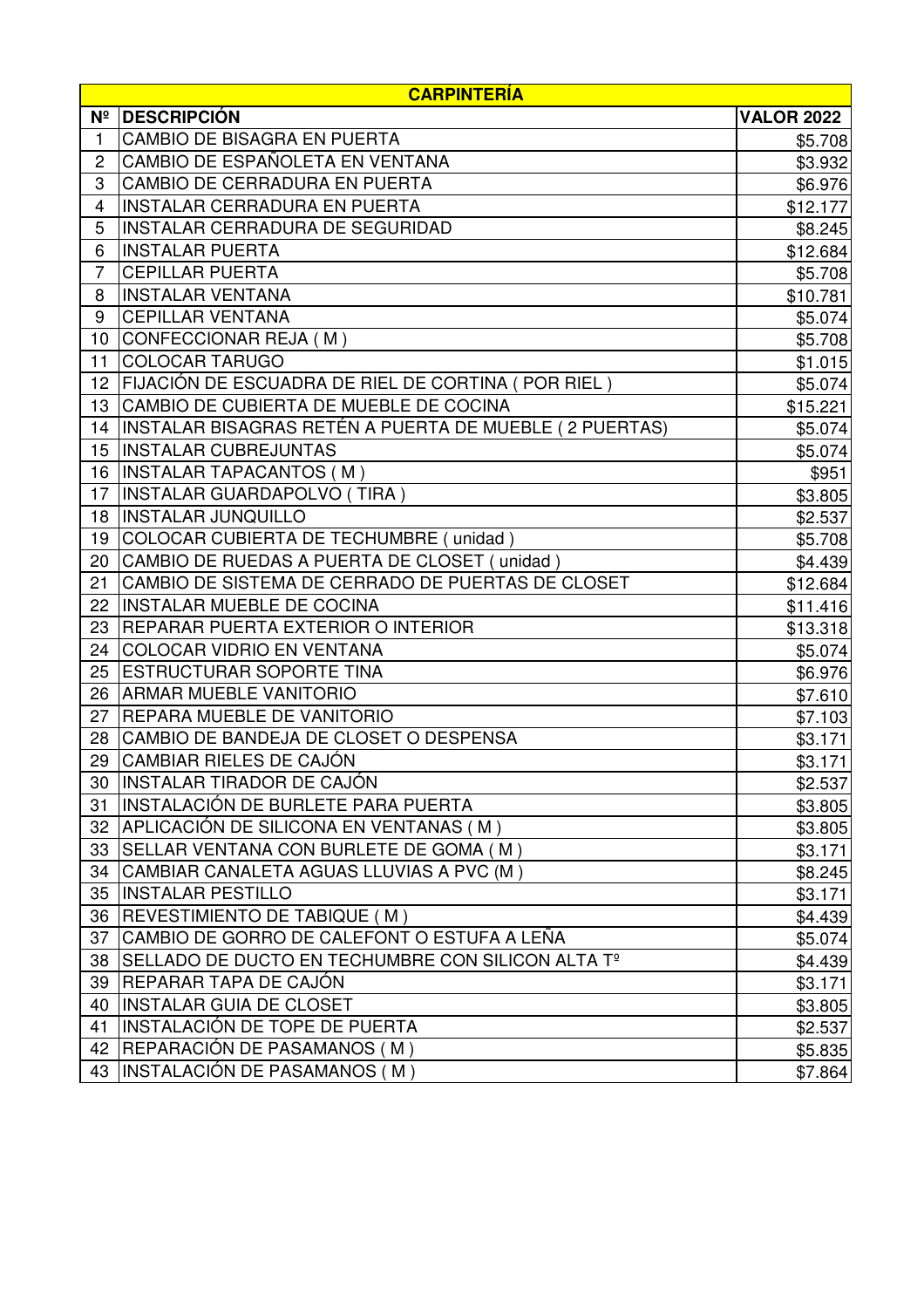|                | <b>ALBAÑIL</b>                              |                   |  |
|----------------|---------------------------------------------|-------------------|--|
| N <sup>o</sup> | <b>DESCRIPCIÓN</b>                          | <b>VALOR 2022</b> |  |
| 1              | INSTALACIÓN DE AZULEJOS (M2)                | \$5.961           |  |
| $\overline{2}$ | INSTALACIÓN DE CERÁMICOS (M2) PISO          | \$5.074           |  |
| 3              | INSTALACIÓN DE BALDOSA (M2)                 | \$7.610           |  |
| 4              | EJECUCIÓN DE ESTUCO (M2)                    | \$3.805           |  |
| 5              | EJECUCIÓN DE ESTUCO FINO (M2)               | \$3.805           |  |
| 6              | <b>CONSTRUCCIÓN DE RADIER (M2)</b>          | \$6.342           |  |
| $\overline{7}$ | INSTALACIÓN DE FLEXIT (M2)                  | \$5.708           |  |
| 8              | EJECUCIÓN DE YESO (M2)                      | \$4.439           |  |
| 9              | CÁMARA ALCANTARILLADO 0,60 X 0,60           | \$50.736          |  |
| 10             | CONSTRUCCIÓN DE PARED DE LADRILLO (M2)      | \$5.074           |  |
| 11             | CONSTRUCCIÓN DE PARED DE BLOQUES (M2)       | \$5.708           |  |
| 12             | REPARACIÓN DE PAVIMENTOS DE HORMIGÓN (M2)   | \$5.074           |  |
| 13             | MODIFICACIÓN DE SOLERA (M)                  | \$6.152           |  |
| 14             | RELLENO COMPACTADO (M3)                     | \$9.196           |  |
| 15             | CONSTRUCCIÓN DE CIMIENTOS LIVIANOS (M)      | \$5.074           |  |
| 16             | REPARACIÓN DE RASGO EN VANO (M)             | \$6.342           |  |
| 17             | DEMOLICIÓN DE ALBAÑILERÍAS U HORMIGONES (M) | \$6.342           |  |
| 18             | <b>RETIRO PAVIMENTO EXISTENTE (M2)</b>      | \$6.342           |  |
| 19             | MONTAR CAMA DE APOYO Y TINA DE BAÑO         | \$10.147          |  |
| 20             | INSTALACIÓN DE PORCELANATO PISO             | \$8.879           |  |
| 21             | INSTALACIÓN DE PORCELANATO MURALLA          | \$11.416          |  |
| 22             | INSTALACIÓN DE CERÁMICOS (M2) MURALLA       | \$5.708           |  |

|                | <b>ELECTRICIDAD</b>                                       |                   |  |
|----------------|-----------------------------------------------------------|-------------------|--|
| N <sup>2</sup> | <b>DESCRIPCIÓN</b>                                        | <b>VALOR 2022</b> |  |
| 1              | REVISIÓN DE CIRCUITO                                      | \$15.221          |  |
| $\overline{c}$ | REPARACIÓN TIMBRE                                         | \$5.961           |  |
| 3              | REVISIÓN O INSTALACIÓN DE EQUIPO FLUORESCENTE             | \$5.708           |  |
| 4              | REVISIÓN DE INTERRUPTOR, PORTALAMPARA, ENCHUFE Y TIMBRE   | \$4.439           |  |
| 5              | CAMBIO DE AUTOMÁTICO EMBUTIDO O SOBREPUESTO               | \$1.522           |  |
| 6              | CAMBIO DE ENCHUFE, INTERRUPTOR, PORTALÁMPARA, BASE RECTA  | \$5.708           |  |
| $\overline{7}$ | CAMBIO CIRC. ELÉCTRICO DE ALUMBRADO (*PUNTO) (M)          | \$3.171           |  |
| 8              | CAMBIO CANALIZACIÓN SOBREPUESTA (M)                       | \$3.805           |  |
| 9              | INSTALACIÓN DE INTERRUPTOR ,TIMBRE Y ENCHUFE ENBUTIDO     | \$5.708           |  |
| 10             | INSTALACIÓN DE INTERRUPTOR, TIMBRE, ENCHUFE SOBREPUESTO   | \$7.610           |  |
| 11             | EXTENSIÓN DE RED ELÉCTRICA A LA VISTA (M) (*PUNTO)        | \$3.171           |  |
| 12             | INSTALACIÓN O CAMBIO DE FOCO EMBUTIDO                     | \$6.342           |  |
| 13             | CAMBIAR AMPOLLETA O FLUORESCENTE CIRCULAR O RECTO         | \$4.439           |  |
| 14             | REVISIÓN DE CONECCIONES DE CAJA DERIVACIÓN O TDA          | \$6.342           |  |
| 15             | REVISIÓN DE LUMINARIAS EXTERIORES DOMICILIARIAS (GENERAL) | \$4.439           |  |
| 16             | REVISIÓN DE LUMINARIAS DE ÁREAS COMUNES                   | \$10.147          |  |
| 17             | REPARACIÓN O MANTENCIÓN DE CAMPANA O EXTRACTOR            | \$7.610           |  |
| 18             | REVISIÓN DE CIRCUITO DE ENCHUFES                          | \$8.879           |  |
| 19             | CHEQUEO T.S.E. Y T.P.                                     | \$6.342           |  |
| 20             | INSTALACIÓN DE TIERRA                                     | \$15.855          |  |
| 21             | REPARACIÓN CORTO CIRCUITO                                 | \$6.976           |  |